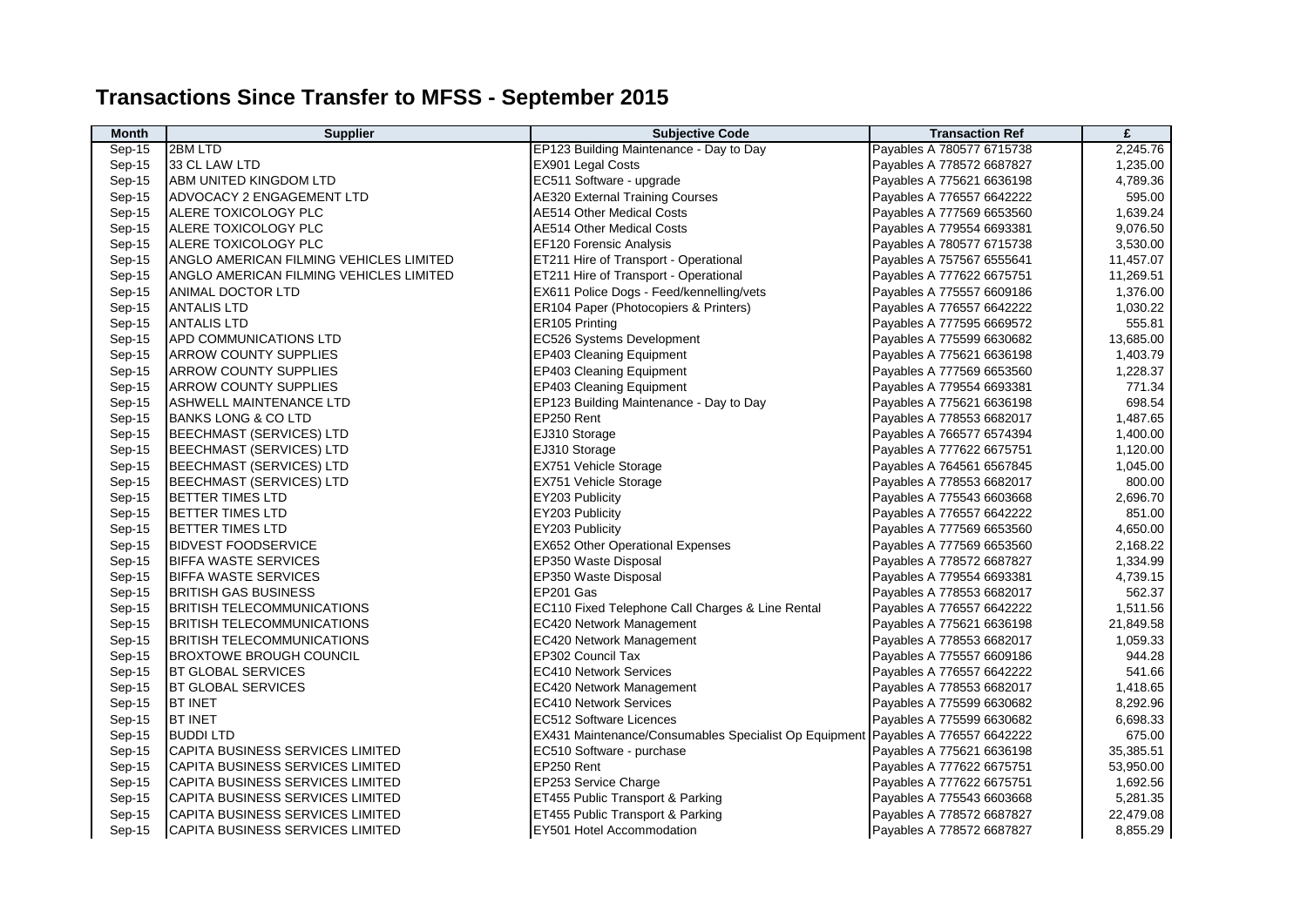Sep-15 CELLEBRITE UK LTD EC512 Software Licences Payables A 777548 6647988 5,020.00 Sep-15 CERTAS ENERGY UK LTD<br>Sep-15 CERTERO LTD EX250 Consultants Fees Sep-15 CERTERO LTD EY250 Consultants Fees Payables A 777569 6653560 4,650.00 Sep-15 CINTRA LTD EL110 Interpreters Fees Payables A 777548 6647988 39,947.65 Sep-15 CITY PRESS LEEDS LTD<br>
Sep-15 COLLEGE OF POLICING PAYABLES A 77569 665320 External Sep-15 COLLEGE OF POLICING AT The Sep-15 AE320 External Training Courses Sep-15 COLLEGE OF POLICING AE320 External Training Courses Sep-15 COLLEGE OF POLICING AE320 External Training Courses Sep-15 COLLEGE OF POLICING EJ190 Other Partnerships Payables A 775621 663621 663621 663621 676621 67 Sep-15 COLLEGE OF POLICING **EP251** Hire of Rooms/Premises Sep-15 COONEEN AT WORK LTD EU111 Clothing & Uniforms Sep-15 COONEEN AT WORK LTD EU111 Clothing & Uniforms Payables A 761576 67216 6721576 6721576 672156 6721576 67<br>Sep-15 CORONA FNERGY Sep-15 CORONA ENERGY EP201 Gas Payables A 775621 6636198 5,285.85 Sep-15 CUBIC TRANSPORTATION SYSTEMS (ITMS) LTD EX652 Other Operational Expenses Sep-15 CUBIC TRANSPORTATION SYSTEMS (ITMS) LTD EX652 Other Operational Expenses<br>Sep-15 CUPBROOK I TD Sep-15 CUPBROOK LTD EX611 Police Dogs - Feed/kennelling/vets Sep-15 CYBERSPACE SOLUTIONS LTD EY250 Consultants Fees Sep-15 DATA PRO IT LTD<br>
Sep-15 DR RALPH SAMPSON<br>
A 7756214 Other Medical Costs Sep-15 DR RALPH SAMPSON AES14 Other Medical Costs Payables A 778553 6682017 1,405.9055 Sep-15 DR RALPH SAMPSON ES140 Doctors Statements Sep-15 DR RDG MALCOMSON EXAMPLE THE SEPTEMBER OF RESERVE THE SEPTEMBER OF RESERVE THE SEPTEMBER OF RESERVE THE Sep-15 DR S AL-SARRAJ EF110 Pathologists Fees Sep-15 DR S AL-SARRAJ EF110 Pathologists Fees<br>Sep-15 DR S AL-SARRAJ EF110 Pathologists Fees Sep-15 DR S AL-SARRAJ EF110 Pathologists Fees Sep-15 |DRIVETECH UK LTD |EC310 Postage Costs 666.16 666.16 Sep-15 DVLA **EXECUTE:** POVLA Sep-15 EAGLE SECURITY SYSTEMS LTD EP123 Building Maintenance - Day to Day Sep-15 EDF ENERGY CUSTOMERS PLC<br>
Sep-15 EDF ENERGY CUSTOMERS PLC<br>
EP202 Electricity Sep-15 **EDF ENERGY CUSTOMERS PLC** Sep-15 EDF ENERGY CUSTOMERS PLC<br>
Sep-15 FLIZABETH HUNTER<br>
FY251 Professional Fees Sep-15 ELIZABETH HUNTER EY251 Professional Fees Payables A 775543 6603668 523.45 Sep-15 **ENVIRONMENTAL SCIENTIFICS GROUP LIMITED** EF120 Forensic Analysis Sep-15 **ENVIRONMENTAL SCIENTIFICS GROUP LIMITED EF120 Forensic Analysis** Sep-15 EPAY LTD EF130 Electronic Forensics Sep-15 EPS GROUP EP101 Fees Planned Payables A 779554 6693381 525.00 Sep-15 EVERYTHING EVERYWHERE LTD EC130 Mobile Phone Call Charges & Contract Cost Sep-15 EXTERION MEDIA (UK) LIMITED EXAMPLE RESERVES RESERVES PROFESSIONAL Fees Sep-15 EYRE & ELLISTON LTD EP501 Fixtures & Fittings Sep-15 FAIRACRE SERVICES EP102 Planned Maintenance Sep-15 FAIRACRE SERVICES ERRES ERRES ERRES ENGINEERING ENGINEERING ENGINEERING ENGINEERING ASSALTS A 757567 65<br>EP103 Planned Mechanical & Engineering Works Payables A 757567 6567 6567 6567 6567 65667 65667 65667 65667 656 Sep-15 FAIRACRE SERVICES ERRES ERGENTIES ENGINEERING EP103 Planned Mechanical & Engineering Works Sep-15 FIRE SAFETY SERVICES EP102 Planned Maintenance Sep-15 FWP MECHANICAL LTD **EP123** Building Maintenance - Day to Day Sep-15 FWP MECHANICAL LTD EP123 Building Maintenance - Day to Day Sep-15 G F TOMLINSON BUILDING LTD **EP102 Planned Maintenance** Sep-15 G S MAHAL & CO LTD EU111 Clothing & Uniforms Sep-15 G4S FORENSIC AND MEDICAL SERVICES (UK) LTD EY251 Professional Fees

| Payables A 777548 6647988                              | 5,020.00             |
|--------------------------------------------------------|----------------------|
| Payables A 776557 6642222                              | 8,798.00             |
| Payables A 777569 6653560                              | 4,650.00             |
| Payables A 777548 6647988                              | 39,947.65            |
| Payables A 777569 6653560                              | 540.00               |
| Payables A 757567 6555641                              | 990.00               |
| Payables A 775621 6636198                              | 7,175.00             |
| Payables A 777622 6675751                              | 2,137.00             |
| Payables A 775621 6636198                              | 500.00               |
| Payables A 757567 6555641                              | 508.00               |
| Payables A 780553 6709395                              | 25,833.92            |
| Payables A 781576 6721858                              | 36,967.96            |
| Payables A 775621 6636198                              | 5,285.85             |
| Payables A 777595 6669572                              | 970.40               |
| Payables A 778572 6687827                              | 1,922.00             |
| Payables A 757567 6555641                              | 3,116.67             |
| Payables A 778572 6687827                              | 16,680.00            |
| Payables A 775621 6636198                              | 510.00               |
| Payables A 778553 6682017                              | 1,405.80             |
| Payables A 781576 6721858                              | 8,932.90             |
| Payables A 780553 6709395                              | 2,510.00             |
| Payables A 761567 6561829                              | 2,300.00             |
| Payables A 776557 6642222                              | 1,800.00             |
| Payables A 777569 6653560                              | 1,800.00             |
| Payables A 764561 6567845                              | 666.16               |
| Payables A 780577 6715738                              | 770.00               |
| Payables A 778553 6682017                              | 702.00               |
| Payables A 775543 6603668                              | 1,450.37             |
| Payables A 775599 6630682                              | 38,359.49            |
| Payables A 778572 6687827                              | 39,043.33            |
| Payables A 775543 6603668<br>Payables A 771550 6596914 | 523.45<br>5,441.28   |
| Payables A 777569 6653560                              |                      |
| Payables A 781576 6721858                              | 5,798.80<br>1,266.16 |
| Payables A 779554 6693381                              | 525.00               |
| Payables A 778572 6687827                              | 4,019.00             |
| Payables A 775621 6636198                              | 2,000.00             |
| Payables A 777595 6669572                              | 544.20               |
| Payables A 780577 6715738                              | 3,875.29             |
| Payables A 757567 6555641                              | 754.81               |
| Payables A 779554 6693381                              | 963.35               |
| Payables A 780553 6709395                              | 5,411.14             |
| Payables A 775621 6636198                              | 1,441.58             |
| Payables A 776557 6642222                              | 3,820.77             |
| Payables A 775621 6636198                              | 27,710.21            |
| Payables A 780553 6709395                              | 1,425.00             |
| Pavables A 776557 6642222                              | 104.470.50           |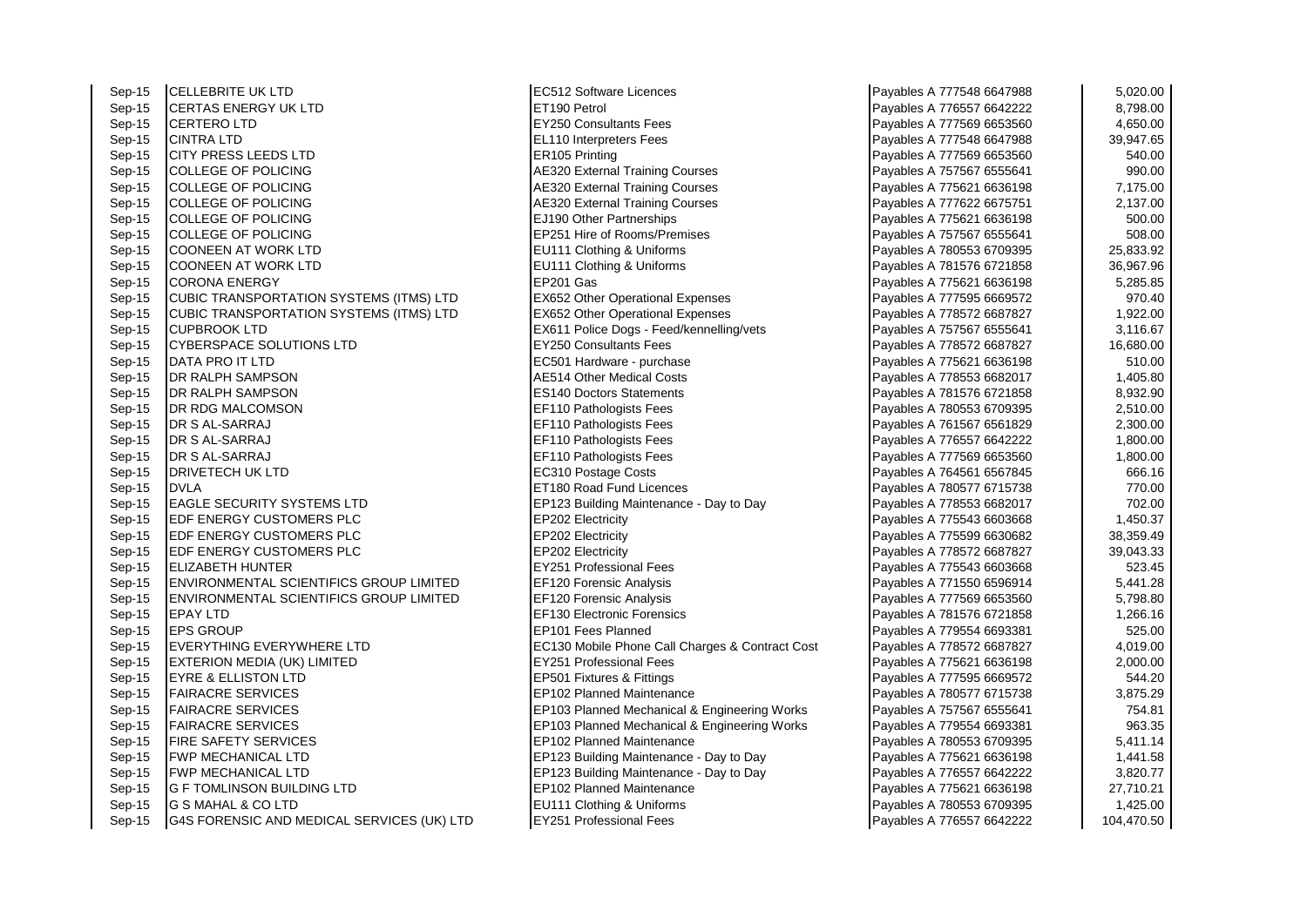| Sep-15   | <b>G4S MONITORING TECHNOLOGIES LTD</b>    | EX431 Maintenance/Consumables Specialist Op Equipment Payables A 775599 6630682 |                           | 9,371.00   |
|----------|-------------------------------------------|---------------------------------------------------------------------------------|---------------------------|------------|
| $Sep-15$ | G4S MONITORING TECHNOLOGIES LTD           | EX431 Maintenance/Consumables Specialist Op Equipment Payables A 776557 6642222 |                           | 4,350.00   |
| $Sep-15$ | <b>GARRAN LOCKERS LTD</b>                 | EE110 Furniture                                                                 | Payables A 776557 6642222 | 2,794.00   |
| $Sep-15$ | <b>GEO HANSON &amp; SONS HUCKNALL LTD</b> | EP123 Building Maintenance - Day to Day                                         | Payables A 775599 6630682 | 990.00     |
| Sep-15   | <b>GO 2 TELECOM LTD</b>                   | <b>EX652 Other Operational Expenses</b>                                         | Payables A 761567 6561829 | 1,005.65   |
| Sep-15   | <b>HALFORDS LTD</b>                       | ET305 Bicycle Purchases                                                         | Payables A 761567 6561829 | 782.60     |
| $Sep-15$ | <b>HALL FUELS</b>                         | ET191 Diesel                                                                    | Payables A 775621 6636198 | 41,899.34  |
| $Sep-15$ | <b>HALL FUELS</b>                         | ET191 Diesel                                                                    | Payables A 776557 6642222 | 13,324.10  |
| $Sep-15$ | <b>HALL FUELS</b>                         | ET191 Diesel                                                                    | Payables A 777569 6653560 | 8,814.00   |
| Sep-15   | HEALTH AND SAFETY EXECUTIVE               | EP453 Other Local Security Costs                                                | Payables A 775599 6630682 | 2,331.20   |
| Sep-15   | HILL BROS NOTTINGHAM LTD                  | EP123 Building Maintenance - Day to Day                                         | Payables A 776557 6642222 | 5,264.70   |
| Sep-15   | <b>HM REVENUE &amp; CUSTOMS</b>           | AS310 Police Staff - NI                                                         | Payables A 777622 6675751 | 5,111.26   |
| Sep-15   | <b>HMCTS</b>                              | EJ190 Other Partnerships                                                        | Payables A 775557 6609186 | 74,455.90  |
| $Sep-15$ | <b>HMCTS</b>                              | EX910 Court Fees                                                                | Payables A 776557 6642222 | 4,730.00   |
| Sep-15   | <b>HOME OFFICE</b>                        | <b>EC410 Network Services</b>                                                   | Payables A 766577 6574394 | 111,318.52 |
| Sep-15   | <b>HUTCHISON 3G LIMITED</b>               | EC160 Other Voice & Data                                                        | Payables A 757567 6555641 | 1,018.08   |
| Sep-15   | <b>IRON MOUNTAIN (UK) LTD</b>             | EJ310 Storage                                                                   | Payables A 776557 6642222 | 3,217.14   |
| Sep-15   | JA KENT SERVICES LTD                      | EP123 Building Maintenance - Day to Day                                         | Payables A 778553 6682017 | 640.00     |
| Sep-15   | <b>JA KENT SERVICES LTD</b>               | EP130 Grounds Maintenance                                                       | Payables A 768552 6590533 | 1,475.00   |
| $Sep-15$ | <b>JNE SECURITY LTD</b>                   | <b>EX410 Specialist Operational Equipment</b>                                   | Payables A 778572 6687827 | 6,100.00   |
| Sep-15   | <b>KBW BARRISTERS CHAMBERS</b>            | EX901 Legal Costs                                                               | Payables A 778572 6687827 | 1,700.00   |
| Sep-15   | <b>KELWAY LTD</b>                         | <b>EC410 Network Services</b>                                                   | Payables A 780577 6715738 | 1,840.00   |
| Sep-15   | <b>KELWAY LTD</b>                         | EC502 Hardware - maintenance                                                    | Payables A 779554 6693381 | 833.00     |
| Sep-15   | <b>KELWAY LTD</b>                         | EC590 Other IT Costs                                                            | Payables A 780553 6709395 | 689.50     |
| Sep-15   | <b>KEY FORENSIC SERVICES LTD</b>          | EF120 Forensic Analysis                                                         | Payables A 775543 6603668 | 38,187.26  |
| $Sep-15$ | <b>KEY FORENSIC SERVICES LTD</b>          | EF120 Forensic Analysis                                                         | Payables A 775557 6609186 | 5,388.50   |
| $Sep-15$ | <b>KEY FORENSIC SERVICES LTD</b>          | <b>EF120 Forensic Analysis</b>                                                  | Payables A 776557 6642222 | 25,278.03  |
| Sep-15   | KINGS SECURITY SYSTEMS LTD                | EX552 Access & Security Systems                                                 | Payables A 768552 6590533 | 54,398.14  |
| Sep-15   | <b>KPMG LLP</b>                           | <b>EA110 External Audit Fee</b>                                                 | Payables A 780577 6715738 | 25,110.00  |
| Sep-15   | KUSTOM GARAGE EQUIPMENT LTD               | <b>EY250 Consultants Fees</b>                                                   | Payables A 768552 6590533 | 3,600.00   |
| Sep-15   | <b>LAMBERT SMITH HAMPTON LTD</b>          | EY151 Licence Fees                                                              | Payables A 775599 6630682 | 4,000.00   |
| $Sep-15$ | LANDESK INTERNATIONAL LTD                 | EC512 Software Licences                                                         | Payables A 781576 6721858 | 8,040.00   |
| Sep-15   | LANGUAGE LINE SOLUTIONS                   | EL130 Language line                                                             | Payables A 764561 6567845 | 5,204.04   |
| Sep-15   | LANGUAGE LINE SOLUTIONS                   | EL130 Language line                                                             | Payables A 777548 6647988 | 4,604.96   |
| Sep-15   | <b>LGC LTD</b>                            | EF120 Forensic Analysis                                                         | Payables A 777569 6653560 | 763.89     |
| Sep-15   | LGC LTD                                   | EF120 Forensic Analysis                                                         | Payables A 779554 6693381 | 2,307.81   |
| Sep-15   | <b>LGC LTD</b>                            | EF150 DNA Sampling                                                              | Payables A 778572 6687827 | 4,397.55   |
| $Sep-15$ | <b>LIFTWORK SERVICES LTD</b>              | EP123 Building Maintenance - Day to Day                                         | Payables A 781576 6721858 | 633.45     |
| $Sep-15$ | LOACH CONSTRUCTION & DEVELOPMENT LTD      | EP102 Planned Maintenance                                                       | Payables A 776557 6642222 | 1,495.00   |
| Sep-15   | LYRECO OFFICE PRODUCTS                    | ER101 Stationery & Office Consumables                                           | Payables A 761567 6561829 | 2,854.27   |
| Sep-15   | LYRECO OFFICE PRODUCTS                    | <b>ER101 Stationery &amp; Office Consumables</b>                                | Payables A 776557 6642222 | 2,046.11   |
| Sep-15   | LYRECO OFFICE PRODUCTS                    | <b>ER101 Stationery &amp; Office Consumables</b>                                | Payables A 780577 6715738 | 1,400.57   |
| Sep-15   | LYRECO OFFICE PRODUCTS                    | ER104 Paper (Photocopiers & Printers)                                           | Payables A 761567 6561829 | 975.25     |
| Sep-15   | LYRECO OFFICE PRODUCTS                    | ER104 Paper (Photocopiers & Printers)                                           | Payables A 776557 6642222 | 547.77     |
| Sep-15   | LYRECO OFFICE PRODUCTS                    | ER104 Paper (Photocopiers & Printers)                                           | Payables A 780577 6715738 | 1,193.48   |
| Sep-15   | MACILDOWIE ASSOCIATES LTD                 | AE110 Agency / Temp Staff                                                       | Payables A 775621 6636198 | 1,619.10   |
| Sep-15   | MACILDOWIE ASSOCIATES LTD                 | AE110 Agency / Temp Staff                                                       | Payables A 778572 6687827 | 2,763.05   |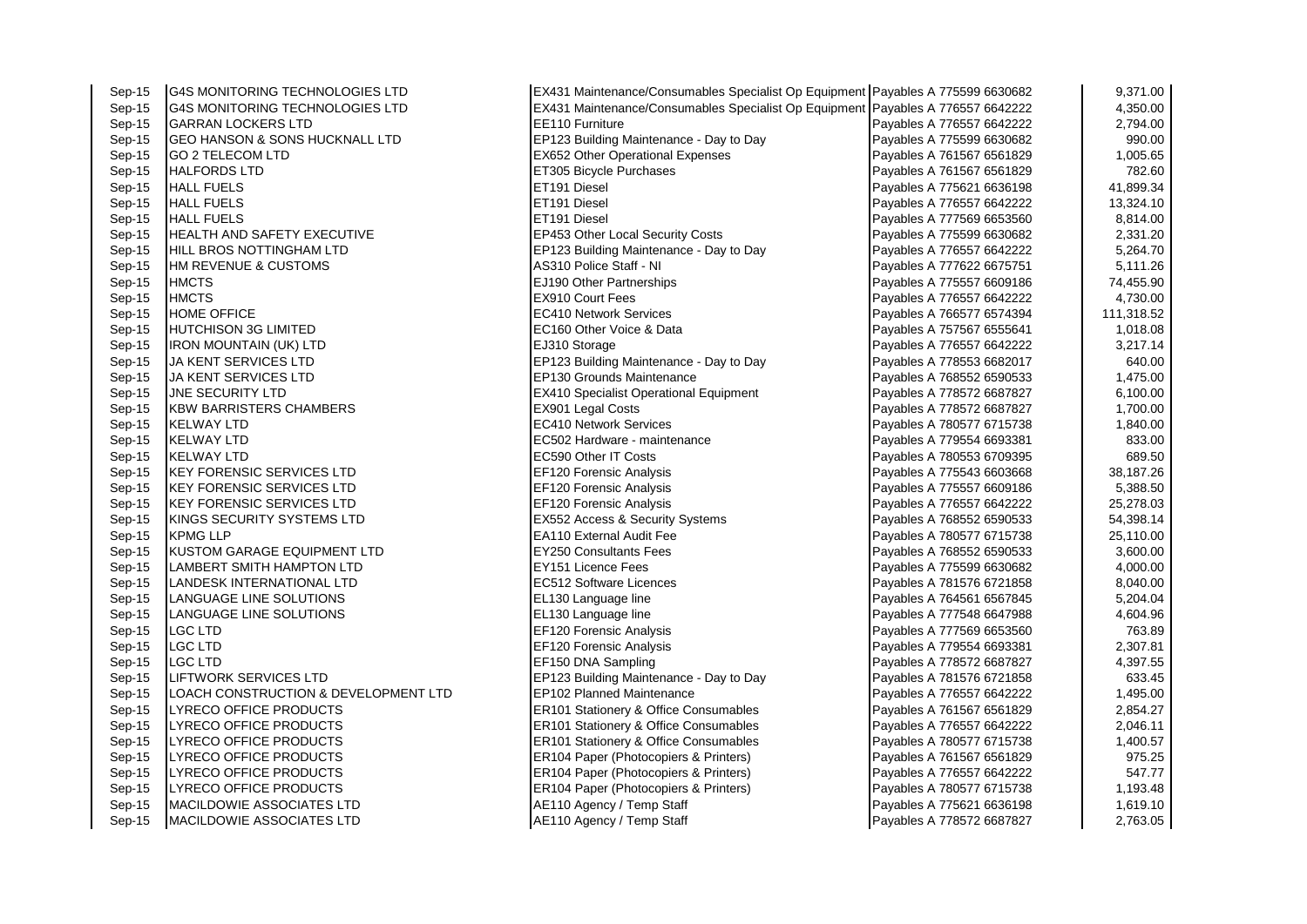Sep-15 MACOI LTD EE110 Furniture Payables A 778553 6682017 8,887.17 Sep-15 MACOI LTD 3,043.73<br>Sep-15 MARGARFT WORT & CO CONFINENTIAL CONFINITION Translators Fees Payables A 775557 6609186 559.02 Sep-15 MARGARET WORT & CO ELLI20 Translators Fees Payables A 775557 6609186 Sep-15 METHODS ADVISORY LTD **EX251 Professional Fees** Payables A 768552 6590533 9,500.00 Sep-15 MICHAEL PAGE RECRUITMENT LTD And Attach African Activity / Temp Staff Payables A 775599 6630682 7,256.13 Sep-15 MICHAEL PAGE RECRUITMENT LTD <br>Sep-15 MICHAEL PAGE RECRUITMENT LTD AE110 Agency / Temp Staff Payables A 776557 6642222 1,297.75 Sep-15 MICHAEL PAGE RECRUITMENT LTD  $\begin{array}{|c|c|c|c|c|c|}\n\hline\n\text{8e} & \text{8e} & \text{9e} & \text{1} & \text{1} & \text{1} & \text{1} & \text{1} & \text{1} & \text{1} & \text{1} & \text{1} & \text{1} & \text{1} & \text{1} & \text{1} & \text{1} & \text{1} & \text{1} & \text{1} & \text{1} & \text{1} & \text{1} & \text{1} & \text{1} & \text{1} & \text$ Sep-15 MICHAEL PAGE RECRUITMENT LTD A RESOURD AGENCY Temp Staff Agency / Temp Staff Payables A 778553 6682017 (6,480.70 Sep-15 MICHAEL PAGE RECRUITMENT LTD A RESOURD AGENCY / Temp Staff And Payables A 779554 6693381 2,042.97 Sep-15 |MICHAEL PAGE RECRUITMENT LTD  $AB = 5,182.95$  AE110 Agency / Temp Staff Payables A 780553 6709395 5,182.95 Sep-15 MICHAEL PAGE RECRUITMENT LTD A RESOURD AGENCY / Temp Staff Agency / Temp Staff Payables A 780577 6715738 1,261.50 Sep-15 MITIE CLEANING & SUPPORT SERVICES LTD EP401 Contract Cleaning Payables A 776557 6642222 50,672.14<br>Rep-15 MIVEN I TD 86.126.89 Sep-15 MIVEN LTD EP250 Rent Payables A 776557 6642222 86,126.89 Sep-15 MOUCHEL BUSINESS SERVICES LTD EX251 Professional Fees Payables A 766577 6574394 8,975.00 Sep-15 MOUCHEL BUSINESS SERVICES LTD **EXECUTES** EXECUTE RESIST A RESIST ROTES A 776557 6642222 8,975.00 Sep-15 NATIONAL COUNCIL FOR VOLUNTARY ORGANISATIONS AF320 External Training Courses Payables A 775621 6636198 1,435.00 Sep-15 NCC SERVICES LTD SAS OUT RECS90 Other IT Costs Payables A 775621 6636198 845.00 Sep-15 NMK BUSINESS SOLUTIONS LTD **EY251 Professional Fees** Payables A 768552 6590533 1,266.34<br>Sep-15 NORTHGATE VEHICLE HIRE LTD ET211 Hire of Transport - Operational Payables A 761567 6561829 2,244.00 Sep-15 NORTHGATE VEHICLE HIRE LTD ET211 Hire of Transport - Operational Payables A 761567 6561829 Sep-15 NORTHGATE VEHICLE HIRE LTD ET211 Hire of Transport - Operational Payables A 777622 6675751 2.201.00 Sep-15 NOTTINGHAM CITY COUNCIL COUNCIL ALL DESCRIPTION Agency / Temp Staff Payables A 775543 6603668 6,831.00 Sep-15 NOTTINGHAM CITY COUNCIL COUNCIL CHANGE RESERVED BY THE RESERVED BY RESERVED BY PAYABLES A 777595 6669572 Sep-15 NOTTINGHAM CITY COUNCIL COUNCIL EP253 Service Charge Payables A 778572 6687827 116,418.00<br>Sep-15 NOTTINGHAM CITY COUNCIL COUNCIL EXPENSION DESCRIPTION OF THE PAYABLES PAYABLES A 780577 6715738 20.500 Sep-15 NOTTINGHAM CITY COUNCIL COUNCIL CHARGE RESTANDING THE RESTAND RESPONSIVE PAYABLES A 780577 6715738 20,500.00 Sep-15 NOTTINGHAMSHIRE COUNTY COUNCIL EY251 Professional Fees Payables A 779554 6693381 1,059.00<br>Sep-15 NOTTS FIRE & RESCUE SERVICE (TRADING) I TD FR250 Rent Sep-15 NOTTS FIRE & RESCUE SERVICE (TRADING) LTD EP250 Rent Payables A 777622 6675751 3,750.00 Sep-15 ORCHID CELLMARK LTD **EXAMPLE EFTEL EFTEL ANALYSIS** CHOOL CONTROLLER PAYABLES A 771550 6596914 1,060.00 Sep-15 ORCHID CELLMARK LTD CREATED CONSIDENT DUST DESCRIPTION ON A Sampling CHENGE CONSIDERATION OF Payables A 771550 6596914 9,764.00<br>Sep-15 ORCHID CELLMARK LTD CONSIDERED EFT50 DNA Sampling CHENGE CONSIDERATION DESCRIPTI Sep-15 ORCHID CELLMARK LTD **EF150 DNA Sampling Payables A 775621 6636198** 10,577.50 Sep-15 ORCHID CELLMARK LTD **EXAMPLE EFTED BY SAMPLING A Sampling Payables A 778553 6682017** 1,983.50 Sep-15 ORCHID CELLMARK LTD CONSULTED REFISO DNA Sampling CHEAT CHARGE REPORTS A 778572 6687827 (1990) Sep-15 ORRELL ASSOCIATES LTD A RE110 Agency / Temp Staff Payables A 775621 6636198 4,550.40 Sep-15 PANGBOURNE MUSICAL DISTRIBUTORS LTD EC524 Mobile Information System Payables A 778553 6682017 15,491.45 Sep-15 PAYPOINT PLC **EXECUTE EXECTS** EC130 Mobile Phone Call Charges & Contract Cost Payables A 768552 6590533 675.00 Sep-15 PERSONNEL HYGIENE SERVICES LTD **EP353 Confidential Waste** Payables A 775576 6615024 712.50<br>Sep-15 PHOFNIX SOFTWARF I TD EC512 Software Licences Payables A 777569 6653560 738 582 45 Sep-15 PHOENIX SOFTWARE LTD EC512 Software Licences Payables A 777569 6653560 Sep-15 PHYSIO-CONTROL UK SALES LTD AE514 Other Medical Costs Payables A 777569 6653560 F 511.50 Sep-15 POLICE AND CRIME COMMISSIONER FOR CHESHIRE EP101 Fees Planned Payables A 775576 6615024 481,321.03 Sep-15 POLICE AND CRIME COMMISSIONER FOR LEICESTERSHIRE 1190 Other Partnerships Payables A 777622 6675751 12,000.00 Sep-15 POLICE AND CRIME COMMISSIONER FOR LEICESTERSHIRE EY101 Corporate Hospitality Payables A 777548 6647988 528.50<br>Sep-15 POLICE AND CRIME COMMISSIONER FOR LINCOLNSHIRE FY251 Professional Fees Payables A 776557 6642222 Sep-15 POLICE AND CRIME COMMISSIONER FOR LINCOLNSHIRE EY251 Professional Fees Payables A 776557 6642222 Sep-15 POLICE AND CRIME COMMISSIONER FOR NORTHAMPTONS EC501 Hardware - purchase Payables A 776557 6642222 2000 Sep-15 POLICE AND CRIME COMMISSIONER FOR WEST MIDLANDS EF120 Forensic Analysis Payables A 777548 6647988 45,836.00 Sep-15 POLICE AND CRIME COMMISSIONER FOR WEST YORKSHIRLEJ601 Collaboration service Payables A 775599 6630682 282,000.00 Sep-15 POLICE NATIONAL LEGAL DATABASE EXAMPLE ECS90 Other IT Costs Payables A 777622 6675751 16,662.39 Sep-15 POSTURITE (UK) LTD 620.98 Sep-15 QA LTD **AE320 External Training Courses** Payables A 775621 6636198 1,396.50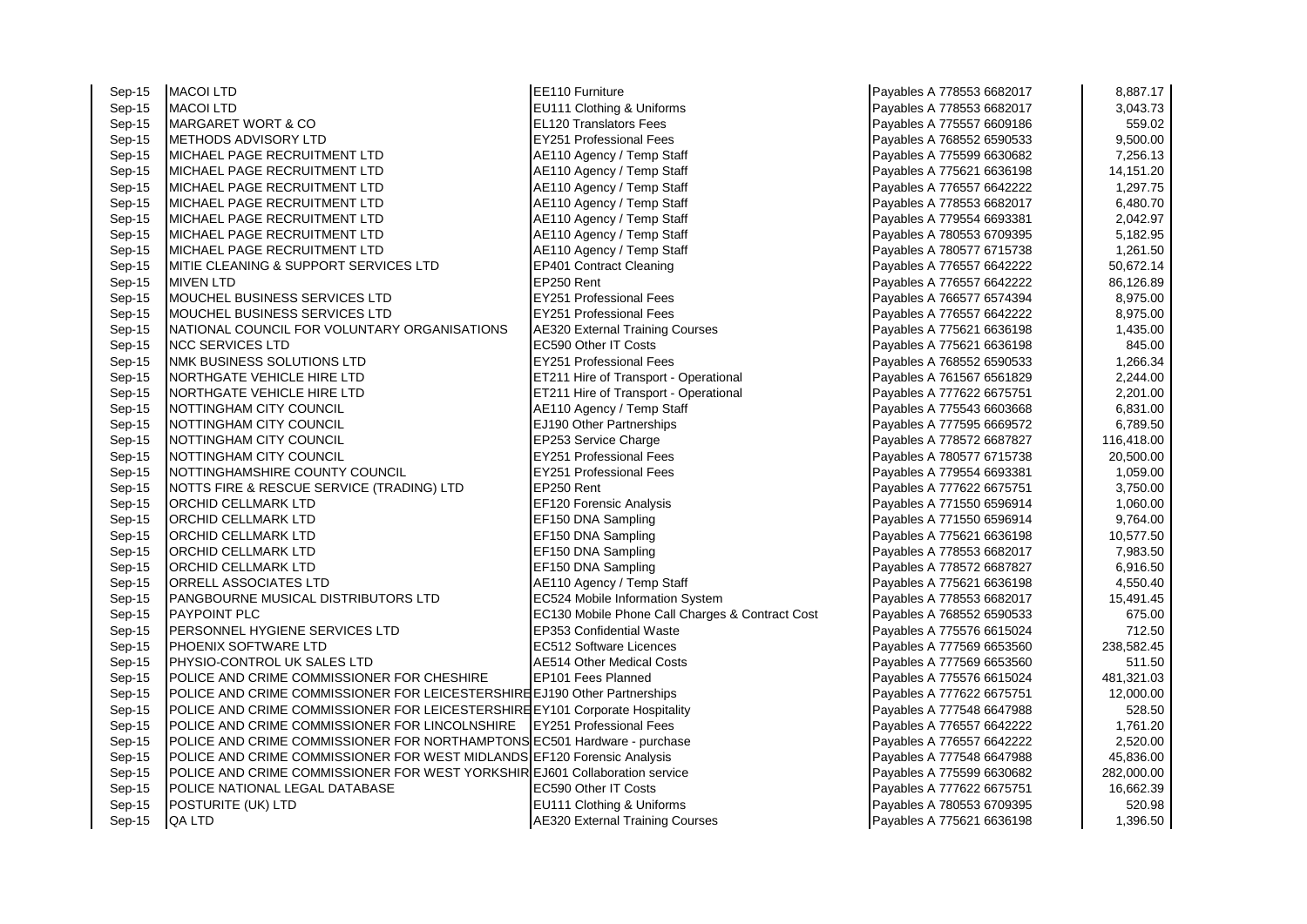Sep-15 | QA LTD <br>
Sep-15 | REED SPECIALIST RECRUITMENT LTD | AE110 Agency / Temp Staff Sep-15 REED SPECIALIST RECRUITMENT LTD **AE110 Agency / Temp Staff Payable A 7645**<br>Sep-15 REED SPECIALIST RECRUITMENT LTD **AE110 Agency / Temp Staff** Sep-15 REED SPECIALIST RECRUITMENT LTD Sep-15 REED SPECIALIST RECRUITMENT LTD Agency / Temp Staff Payables A 775621 66361 A 775621 663621 663621 6636 Sep-15 REED SPECIALIST RECRUITMENT LTD **AE110 Agency / Temp Staff Payable A 7765**<br>Sep-15 REED SPECIALIST RECRUITMENT LTD **AE110 Agency / Temp Staff** Sep-15 REED SPECIALIST RECRUITMENT LTD <br>Sep-15 REED SPECIALIST RECRUITMENT LTD AE110 Agency / Temp Staff Sep-15 REED SPECIALIST RECRUITMENT LTD<br>Sep-15 REMEDI Sep-15 REMEDI EY380 Grants to Voluntary Bodies Payables Payables Payables A 775621 66361 FY380 Grants to Voluntary Bodies Sep-15 REMEDI EX380 Grants to Voluntary Bodies Payables Payables A 780577 67157 67157 67157 67157 672.717 6715 Sep-15 RICHFORD MOTOR SERVICES LTD EX750 Vehicle Recovery Costs Sep-15 RICOH UK LTD ER121 Photocopier Machines Running Costs Payables A 778553 6682017 FR121 Photocopier Machines Running Costs Sep-15 RICOH UK LTD ER122 Photocopier Machines - (Click) Charges<br>Sep-15 RICOH UK I TD ER122 Photocopier Machines - (Click) Charges Sep-15 RICOH UK LTD ER122 Photocopier Machines - (Click) Charges <br>
Sep-15 ROYAL MAIL GROUP PLC THE 7815 FEC310 Postage Costs Sep-15 ROYAL MAIL GROUP PLC Sep-15 RUSSELL RICHARDSON & SONS LTD EP350 Waste Disposal<br>Sep-15 S G SMITH RENT ACCOUNT Sep-15 S G SMITH RENT ACCOUNT Sep-15 SALLY PRATT EXAMPLE RESERVE THE RESERVE TO A 7756 Consultants Fees Sep-15 SEPURA LTD SEPURA LTD SEPURA LTD Sep-15 Sep-15 SEPURA LTD Sep-15 SEPURA LTD SEPURA 76167 656181 666181 Sep-15 SEPURA LTD **EC210 Radio / Airwave - Equipment** Payables A 757569 665360 FEC210 Radio / Airwave - Equipment Sep-15 SEPURA LTD EC210 Radio / Airwave - Equipment Sep-15 SHRED-IT LTD EP350 Waste Disposal Payables A 775576 6615024 10,610.50 Sep-15 SHRED-IT LTD<br>
Sep-15 SLATER ELECTRICAL SERVICES LTD<br>
EX652 Other Operational E SLATER ELECTRICAL SERVICES LTD EX652 Other Operational Expenses<br>SOFTWARE BOX LTD EXPENSION RECS90 Other IT Costs Sep-15 SOFTWARE BOX LTD EC590 Other IT Costs Payables A 780553 6709395 576.45 Sep-15 SOLOS CONSULTANTS LTD AE110 Agency / Temp Staff Payables A 775621 6636198 2,113.92 Sep-15 SOLOS CONSULTANTS LTD Agency / Temp Staff Payables A 77569 6661 665360 666 Sep-15 SOLOS CONSULTANTS LTD AE110 Agency / Temp Staff Payables A 7795554 66933 Sep-15 SPECIALIST COMPUTER CENTRES PLC EY150 Subscriptions Sep-15 STARTRAQ (UK) LTD AE320 External Training Courses Sep-15 STHREE PARTNERSHIP LLP<br>
Sep-15 STHREE PARTNERSHIP I I P<br>
AE110 Agency / Temp Staff Sep-15 STHREE PARTNERSHIP LLP And America AGE110 Agency / Temp Staff Payables A 77657 6642 Sep-15 STHREE PARTNERSHIP LLP AE110 Agency / Temp Staff Payables A 778553 6682017 3,000.000.000.000.000.000.000 Sep-15 STHREE PARTNERSHIP LLP And AE110 Agency / Temp Staff Payables A 750553 1,2005 Sep-15 STREET ART ADVERTISING LTD EY251 Professional Fees Sep-15 TELEPHONE TECHNOLOGY LTD EC110 Fixed Telephone Call Charges & Line Rental<br>Sep-15 THE COPYRIGHT LICENSING AGENCY LTD EY251 Professional Fees Sep-15 **THE COPYRIGHT LICENSING AGENCY LTD** Sep-15 THE POLICE ICT COMPANY EXAMPLE RECASSED BEC590 Other IT Costs Sep-15 THE ROYAL BRITISH LEGION POPPY APPEAL **EXAMPLE REGISTS** EXTOR Corporate Hospitality Sep-15 THE TIN HAT CENTRE And The Sep-15 THE TIN HAT CENTRE A REPORT TO LATE REPORT RELATION OF PAYABLES A 777548 6647988 2,500.00 Sep-15 THOMAS KNEALE & CO LTD **AE514 Other Medical Costs** AE514 Other Medical Costs Payables A 7795 666957<br>Rep-15 THRIFTY CAR & VAN RENTAL (SCOT GROUP LTD) FT211 Hire of Transport - Operational Sep-15 **THRIFTY CAR & VAN RENTAL (SCOT GROUP LTD)** Sep-15 TOTAL INTEGRATED SOLUTIONS LTD EP123 Building Maintenance - Day to Day Sep-15 TOTAL INTEGRATED SOLUTIONS LTD EP123 Building Maintenance - Day to Day Sep-15 **TOTAL INTEGRATED SOLUTIONS LTD** EX552 Access & Security Systems Sep-15 TRADITION (UK) LTD EX340 Brokers & Claim Handling Fees Sep-15 TREBLE 5 TREBLE 1 LTD EJ190 Other Partnerships Sep-15 TRISOFT LTD EC501 Hardware - purchase Payables A 768552 6590533 1,021.476

| Payables A 779554 6693381 | 12,814.00 |
|---------------------------|-----------|
| Payables A 764561 6567845 | 6,367.00  |
| Payables A 766577 6574394 | 4,742.00  |
| Payables A 775621 6636198 | 3,117.00  |
| Payables A 776557 6642222 | 62,789.04 |
| Payables A 777622 6675751 | 4,517.00  |
| Payables A 780577 6715738 | 4,742.00  |
| Payables A 775621 6636198 | 17,426.69 |
| Payables A 780577 6715738 | 16,607.71 |
| Payables A 776557 6642222 | 700.00    |
| Payables A 778553 6682017 | 5,848.78  |
| Payables A 778553 6682017 | 22,673.05 |
| Payables A 781576 6721858 | 8,661.76  |
| Payables A 777595 6669572 | 18,151.41 |
| Payables A 775621 6636198 | 960.50    |
| Payables A 775621 6636198 | 5,250.00  |
| Payables A 775621 6636198 | 8,400.00  |
| Payables A 761567 6561829 | 1,080.00  |
| Payables A 777569 6653560 | 540.00    |
| Payables A 777622 6675751 | 831.00    |
| Payables A 775576 6615024 | 10,610.50 |
| Payables A 777548 6647988 | 686.00    |
| Payables A 778553 6682017 | 1,709.97  |
| Payables A 780553 6709395 | 576.45    |
| Payables A 775621 6636198 | 2,113.92  |
| Payables A 777569 6653560 | 814.74    |
| Payables A 779554 6693381 | 814.74    |
| Payables A 775557 6609186 | 80,282.58 |
| Payables A 766577 6574394 | 13,070.00 |
| Payables A 775599 6630682 | 4,800.00  |
| Payables A 776557 6642222 | 3,000.00  |
| Payables A 778553 6682017 | 3,000.00  |
| Payables A 780553 6709395 | 1,200.00  |
| Payables A 776557 6642222 | 1,000.00  |
| Payables A 778553 6682017 | 1,612.73  |
| Payables A 775543 6603668 | 2,296.28  |
| Payables A 777548 6647988 | 52,006.00 |
| Payables A 777595 6669572 | 666.00    |
| Payables A 777548 6647988 | 2,500.00  |
| Payables A 777595 6669572 | 797.79    |
| Payables A 777622 6675751 | 1,050.00  |
| Payables A 761567 6561829 | 1,148.86  |
| Payables A 779554 6693381 | 3,594.00  |
| Payables A 779554 6693381 | 517.00    |
| Payables A 777548 6647988 | 4,134.25  |
| Payables A 776557 6642222 | 7,850.75  |
| Pavables A 768552 6590533 | 1.021.46  |